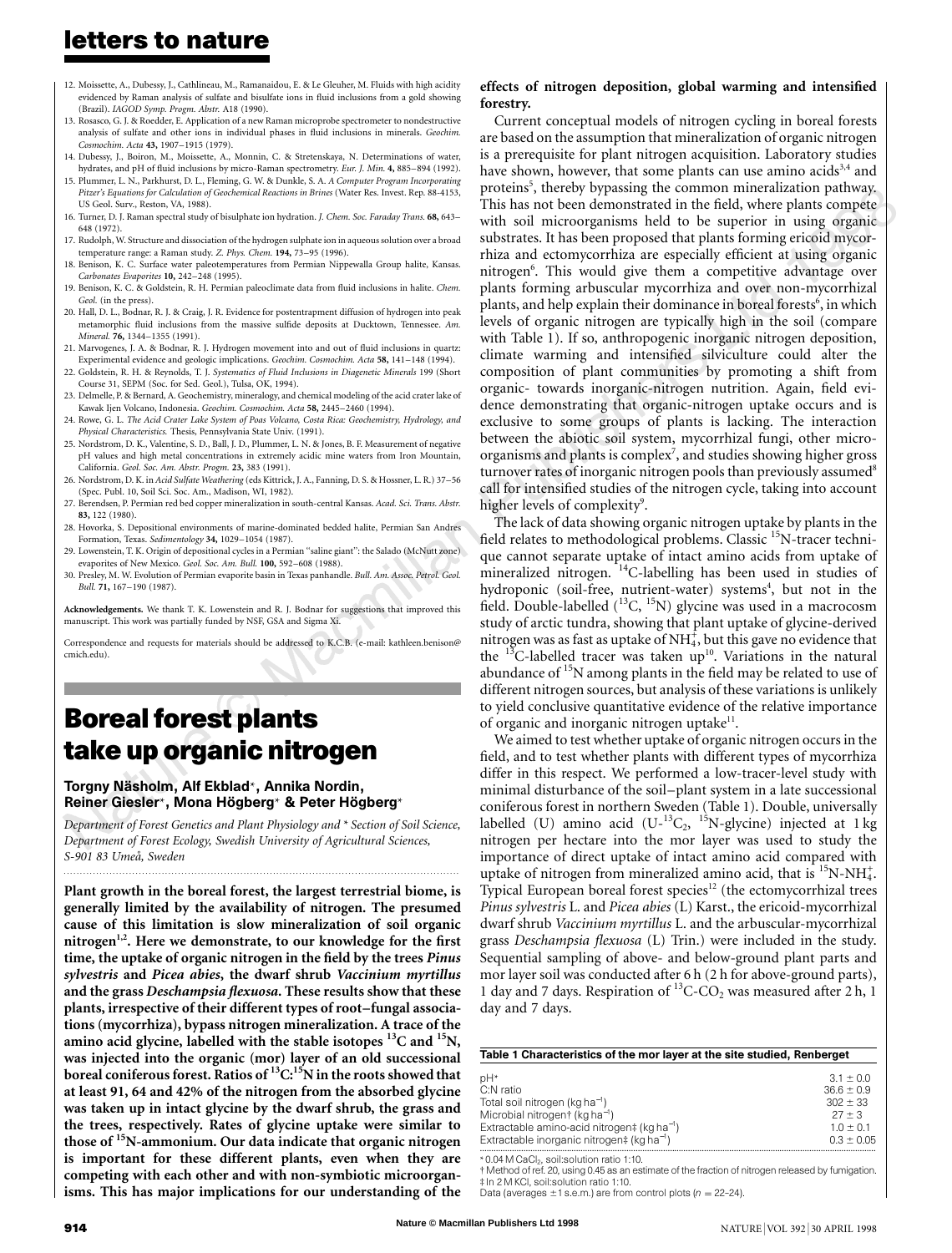The results clearly show that a significant proportion of the supplied tracer was absorbed as intact amino acid. This is illustrated by plots of excess  $^{13}$ C against excess  $^{15}$ N in the soluble nitrogen fraction in roots (Fig. 1), and the highly significant regressions produced  $(P \le 0.001)$ . By comparing the slopes of these lines with the slope of 2, derived from the  ${}^{13}C_{1}{}^{15}N$  ratio of the tracer, a conservative estimate of the fraction of nitrogen taken up as amino acid can be obtained. After 6 h, this fraction was at least 42%, 64% and 91% for the trees, the grass and the dwarf shrub, respectively. Corresponding values after 1 day were 45%, 50% and 61%. Seven days after tracer application, there was no clear linkage between  $^{13}$ C and  $^{15}$ N levels in the trees and the grass, although the association was still seen in the dwarf shrub.

The slopes of the regression lines from the first samples show that the dwarf shrub had higher  ${}^{13}C$ :<sup>15</sup>N values than the trees (analysis of covariance followed by Tukey's test;  $P \le 0.01$ ) (ref. 13). Tracer <sup>15</sup>N was also detected in shoots of the grass after only 2 h and in dwarf shrub shoots after 1 day (Table 2). The <sup>15</sup>N-tracer level of both roots (Fig. 1) and shoots (Table 2) was similar for glycine-treated and NH<sup>+</sup>-treated plants, giving further support to the hypothesis that glycine-derived nitrogenwas, to a large extent, taken up as the intact amino acid $10$ .

Metabolism of glycine in plants or microorganisms occurs mainly by the route of serine synthesis, whereby 2 mol glycine are converted into 1 mol serine, 1 mol NH<sub>3</sub> and 1 mol  $CO<sub>2</sub>$  (ref. 14). Ammonium is re-assimilated, whereas  $CO<sub>2</sub>$  is presumably not re-assimilated in non-photosynthetic tissue. We used glycine labelled at both carbon

10 **FCM** trees  $\Omega$ -5  $\Omega$ É юĊ 15 20  $25$  $10$ AM gras <sup>3</sup>C excess (nmol per sample) 5  $\mathbf{c}$  $\epsilon$  $-5$  $\dot{o}$  $\dot{2}$  $\acute{6}$  $\overline{8}$  $10$ **EM dwart** shrub 5 C ò Ġ  $\dot{8}$ 

<sup>15</sup>N excess (nmol per sample)

the carboxy carbon of the glycine used was labelled, which may<br>explain the difficulties in detecting the  $^{13}$ C-labelled tracer. Here,<br>some of the variability in natural abundance of  $^{13}$ C relates to positions, and the likely loss of the carboxy group during incorporation could explain the very rapid shift in the  $^{13}C^{15}N$  ratio from 2:1 to, or towards, 1:1 (Figs 1 and 2). Hence, our estimates of organic nitrogen uptake are probably underestimates, and differences between species could be partly related to differences in rates of decarboxylation. In the previous study of tundra plants<sup>10</sup>, only the carboxy carbon of the glycine used was labelled, which may some of the variability in natural abundance of  ${}^{13}C$  relates to differences between plants in shaded and unshaded environments<sup>15</sup>. Analysis of the chitin content<sup>16</sup> of the roots indicated that all plants were mycorrhizal, with values of 0.5, 1.1, and 2.2 mg chitin per g root dry weight in the dwarf shrub, the grass and the trees, respectively. These data reflect the large proportion of rhizomes found in the samples of dwarf shrub roots. We cannot deduce how much of the  $13^{\circ}$ C and  $15^{\circ}$ N label was located in either plant or fungal cells. However, as the fungus is an integral part of the mycorrhizal root, this distinction is not critical in the context of biogeochemical nitrogen cycling. The most important consideration is whether or not organic nitrogen is taken up from the soil by the mycorrhizal roots.

Measurements in sifted soil from the labelled plots (Fig. 2) show that 64  $\pm$  2%, that is, most of the nitrogen applied as either glycine or NH<sub>4</sub>, was retained in this compartment. Unlike in previous studies, we did not prevent leaching and lateral flow or transport of glycine or  $NH<sub>4</sub><sup>+</sup>$  by roots out of the labelled plots, to minimize disturbance to the studied system. The average  ${}^{13}C$ :<sup>15</sup>N ratio for the

| Table 2 $\partial^{15}N$ of shoots from the dwarf shrub <i>V. myrtillus</i> and the grass |  |  |  |  |  |
|-------------------------------------------------------------------------------------------|--|--|--|--|--|
| D. flexuosa                                                                               |  |  |  |  |  |
|                                                                                           |  |  |  |  |  |

| Species     | Treatment                                                            |                                             | $\partial^{15}N$ of shoots*                   |                                                     |  |  |
|-------------|----------------------------------------------------------------------|---------------------------------------------|-----------------------------------------------|-----------------------------------------------------|--|--|
|             |                                                                      | 2h                                          | 1 day                                         | 7 days                                              |  |  |
| Dwarf shrub | Control<br>$15$ NH $_{4}^{+}$<br>$(U^{-13}C_2, {}^{15}N)$<br>Glycine | $-15+06$<br>$1.5 \pm 1.5$<br>$-0.5 \pm 0.7$ | $-15+06$<br>$25 + 34$<br>$3.3 \pm 1.7$        | $-1.1 \pm 0.7$<br>$11.5 \pm 7.0$<br>$3.8 \pm 1.4$   |  |  |
| Grass       | Control<br>$15$ NH $_{4}^{+}$<br>$(U^{-13}C_2, {}^{15}N)$<br>Glvcine | $-01 + 09$<br>$21 + 08$<br>$26 + 14$        | $-1.0 \pm 0.7$<br>$125 + 10$<br>$3.3 \pm 1.5$ | $-0.3 \pm 0.7$<br>$64.9 \pm 36.5$<br>$20.5 \pm 8.2$ |  |  |

Glycine<br>"Denotes part per thousand (‰) deviations form the ratio <sup>15</sup>N:<sup>14</sup>N in atmospheric N<sub>2</sub>.<br>These results were obtained from plots treated with either water (control), <sup>15</sup>NH4 or (U-<sup>13</sup>C<sub>2</sub>,<br><sup>15</sup>NJ alvaine (Averagos  $^{15}$ N) glycine. (Averages  $\pm$  s.e.m.,  $n = 8$ .)





**Figure 2** The relationship between excess <sup>13</sup>C and excess <sup>15</sup>N in the mor layer into which water, or solutions containing (U- $^{13}$ C<sub>2</sub>,  $^{15}$ N) glycine or  $^{15}$ NH $^{\ast}_{4}$ , was injected. The <sup>13</sup>C:<sup>15</sup>N ratio of the glycine (2:1) injected (broken line) and the regression relating to glycine-injected plots are shown (unbroken line) (slope  $= 0.87$ ,  $r^2 = 0.67$ ). Data from all samplings are pooled as there were no major differences between samplings. Symbols as in Fig. 1;  $n = 24$ .